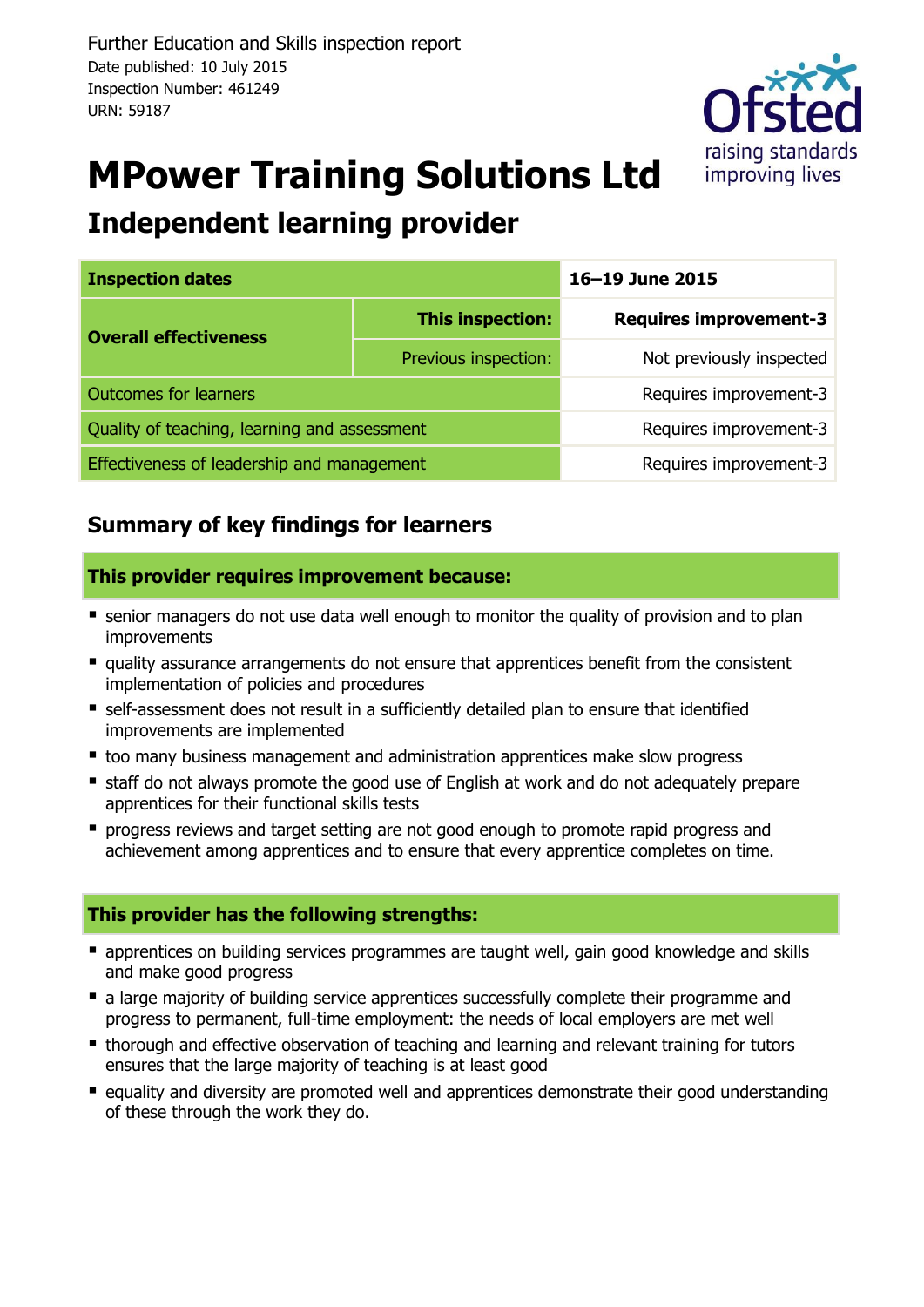## **Full report**

## **What does the provider need to do to improve further?**

- Ensure that managers have the information they need to evaluate performance and that they take prompt and effective action to make improvements.
- Gather more detailed and precise information about the progress of each apprentice to enable managers and staff to monitor and plan apprentices' progress.
- **Ensure that all apprentices make the progress they are capable of by agreeing clear and** challenging short- and long-term targets, regularly reviewing their progress against these targets, and helping those who fall behind to catch up.
- **Improve quality assurance arrangements to ensure that policies and procedures are followed** consistently and records are complete and accurate.
- Produce a detailed and comprehensive action plan to respond to the improvements identified through self-assessment and inspection, and ensure that managers monitor progress against this plan routinely.
- **Ensure that records of staff training for safeguarding are complete and accurate.**
- Improve the teaching of functional skills so that apprentices are well prepared for their tests and are able to use the skills and knowledge they gain to improve the standard of their English, mathematics and computing skills at work.

## **Inspection judgements**

**Outcomes for learners Requires improvement** 

- MPower Training Solutions Limited (MPower) provides intermediate and advanced apprenticeships, mostly in building services and business management and administration. A very small number of apprentices undertake training in recycling. All of the building services apprentices study for an advanced apprenticeship in gas-fired central heating. Almost all apprentices are adults.
- **Most building services apprentices complete their apprenticeship programme and most of these** do so within the planned timeframe. However, a significant number of administration apprentices failed to complete in 2013/14 owing to their employer ceasing trading. Managers found alternative employment for a few of these apprentices and these continue to work towards their apprenticeship. Most of the current cohort of business management and administration apprentices has been retained.
- **Most building services apprentices are making at least the progress expected of them. However,** too many business management and administration apprentices are not making the progress of which they are capable.
- **Most apprentices improve their English and mathematics ensuring they have the skills needed** for their job. However, a minority of business management and administration apprentices do not develop the professional and technical language skills required in the workplace.
- Too few apprentices pass their English, mathematics or information communication technology (ICT) qualifications at the first attempt. Less than half of building services apprentices pass their mathematics or ICT qualification at the first attempt and a minority take up to four attempts. The majority of business management and administration apprentices pass their functional skills tests at the first attempt.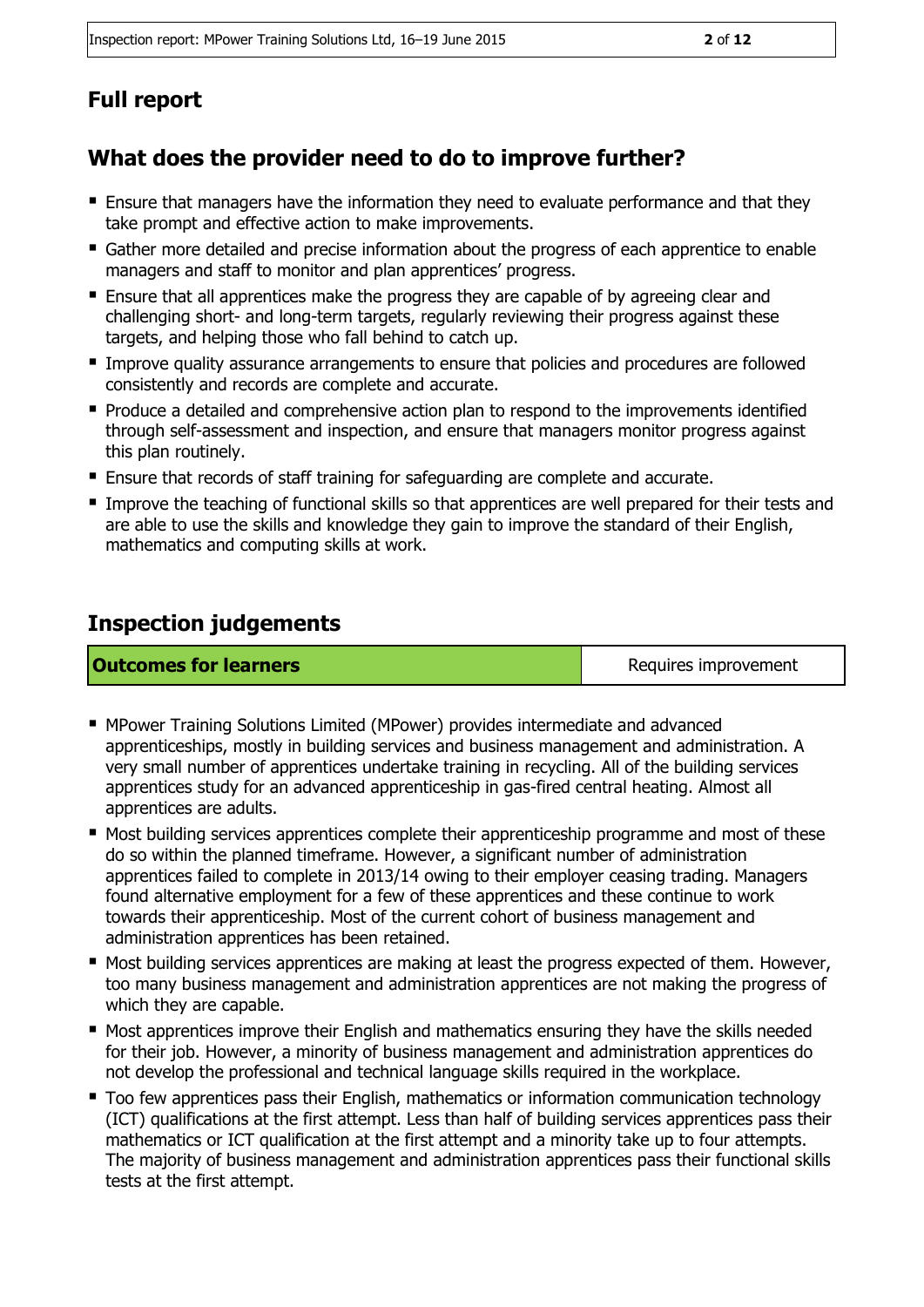- Almost all apprentices who complete their apprenticeship in building services remain with their employer. Many become advocates of the programme. For example, one employer, an exapprentice, now employs his own apprentice.
- Most apprentices develop good vocational skills. Building services apprentices demonstrate the precise and safety-related critical skills to maintain gas appliances and have good subject knowledge. Apprentices who study recycling of computers and digital systems work to demanding targets and contribute well to their employer's business. The majority of business management and administration apprentices demonstrate appropriate skills in the workplace.
- **Apprentices' attendance and punctuality at learning sessions are good.**
- There is little difference between the performance of different groups of apprentices.

### **The quality of teaching, learning and assessment** Requires improvement

- **Teaching, learning and assessment require improvement and consequently not enough** apprentices are making the progress of which they are capable. The experience of apprentices varies across different subjects. For example, teaching, learning and assessment on apprenticeships in building services are good, but on apprenticeships in business management and administration they require improvement.
- Teaching in building services is good. Tutors manage classroom and workshop sessions well; apprentices participate well and tutors challenge them to think critically about their work. Tutors plan activities that assess apprentices' understanding effectively and so help tutors plan future sessions. However, tutors' planning of learning pays insufficient attention to ensuring that all apprentices make the progress of which they are capable. Too many tutors limit their planning to whole-group activities. As a result, more able apprentices do not always make the progress expected of them, while others do not have sufficient time to deepen their understanding before moving to the next topic.
- Target setting in business management and administration requires improvement. Apprentices are well aware of their short-term goals but do not have an overview of deadlines for different aspects of their apprenticeship to help them to take responsibility for their own learning. Too few apprentices develop effective independent learning skills.
- **Apprentices, many of whom come from disadvantaged backgrounds, benefit from good advice** and guidance that motivates them to achieve. Staff provide excellent personal support to ensure that apprentices make the best use of the opportunities available to them and are able to be successful. For example, apprentices who move to a different employer during their apprenticeship are supported well to adapt to new challenges and maintain the momentum of their learning. Staff work hard to find alternative employment for those who lose their job, or find alternative ways to help them to complete their qualification.
- **E** Assessors and trainers provide clear and accurate feedback to apprentices on the quality of their work. Apprentices on building services programmes receive honest and constructive written and verbal guidance on what they need to do to comply with legislation in a safety-critical industry. Assessors provide business management and administration apprentices with clear and informative verbal feedback. However, this is rarely recorded and inhibits apprentices from making better progress by being able to refer back to previous feedback and comments.
- **Tutors do not adequately prepare apprentices for their functional skills tests and consequently** too few pass at the first attempt. Tutors provide apprentices with insufficient structured learning prior to assessment and focus too much on helping apprentices to pass the test rather than improving their skills and knowledge.
- Tutors integrate the development of mathematics routinely into lessons for building service apprentices. Apprentices are comfortable working with numbers to order materials, calculate heating system capacity and ensure gas appliances are working safely. Business management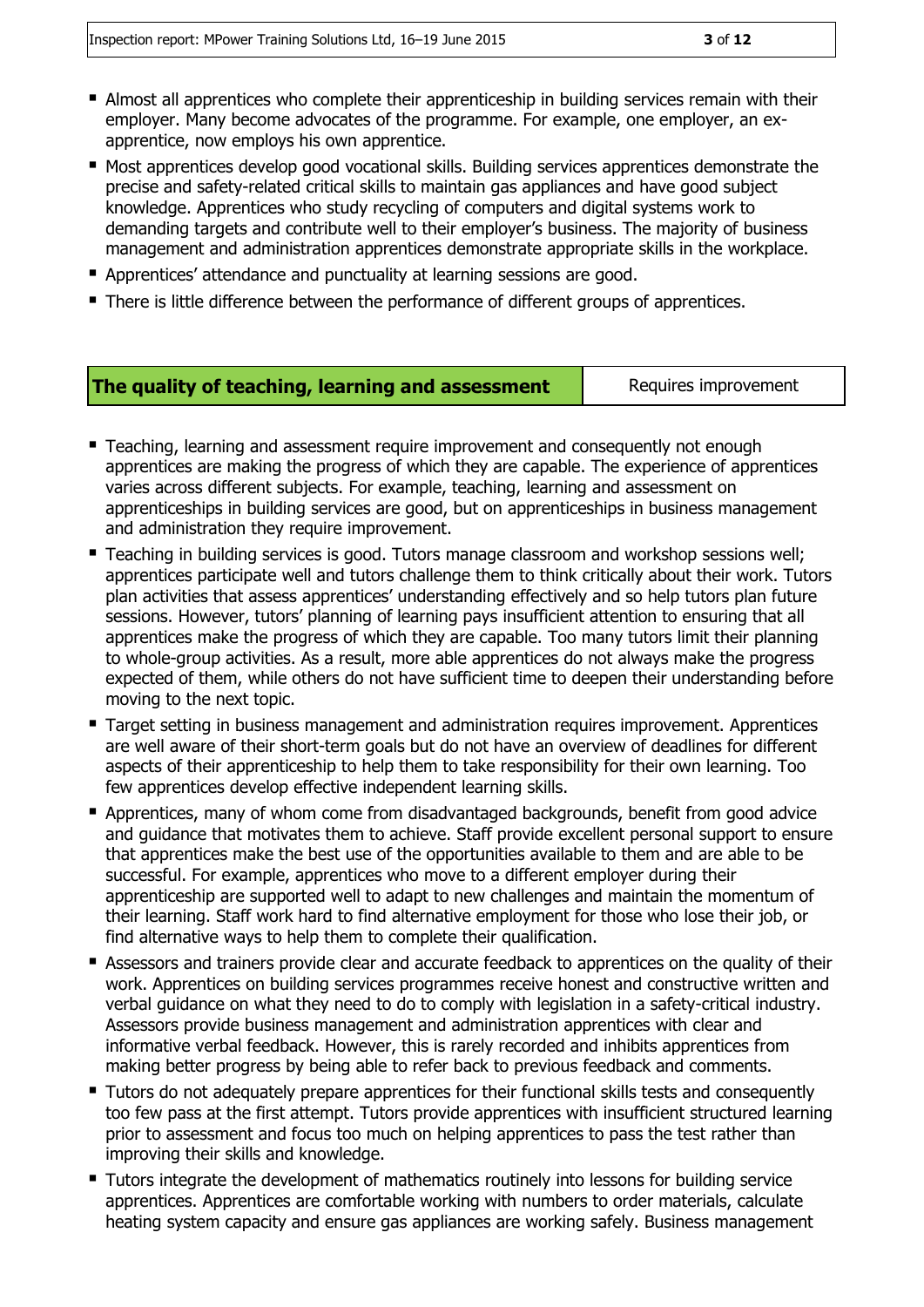and administration apprentices demonstrate an adequate level of competence with numbers but tutors do not set targets to improve apprentices' understanding and application of mathematics at work.

- Apprentices' development and application of English skills requires improvement. Although tutors introduce the meaning and spelling of technical terms in lessons many mistakes in apprentices' work remain uncorrected and tutors occasionally provide handouts with spelling mistakes. Tutors miss opportunities to develop apprentices' good note-taking, report-writing and business communication skills at work.
- **Apprentices understand clearly their rights and responsibilities with respect to equality and** safeguarding, which are promoted well. They have a good understanding of the diversity of the customers they may come across when visiting them in their houses. Similarly those working in call centres are sensitive about customers' circumstances and diligent in meeting the needs of a diverse group of customers including the elderly, those with restricted mobility or a hearing impairment, and customers who do not speak English fluently.

| <b>Building services</b> |      |
|--------------------------|------|
| <b>Apprenticeships</b>   | Good |

### **Teaching, learning and a**s**sessment in building services are good because:**

- **a large majority of apprentices complete their apprenticeship successfully; apprentices enjoy** their work with good quality employers, produce work of a good standard and develop the essential skills and knowledge needed in a safety-critical industry
- managers have well-developed, strong links with employers; apprentices benefit from employment or placements where they are valued and where they develop their skills and knowledge well; employers' representatives visit the training centre frequently to monitor their apprentices' progress
- tutors motivate apprentices well; lessons are well planned and feature a wide range of interesting activities that encourage apprentices to explore topics and to work with their peers to solve problems; apprentices demonstrate their understanding well through presentations and recording their thoughts and responses to questions on mini white boards
- **E** apprentices enjoy the practical sessions in the well-resourced workshops; they work on a range of modern gas appliances, researching their functions and controls; faults placed on appliances challenge apprentices well by accurately reflecting situations they will find in the workplace and this helps them to apply the theory they have learned
- tutors monitor apprentices' progress accurately; apprentices know how much they have achieved and their target completion date, which elements of the programme need to be assessed in the workplace, and what they need to do to meet legislative requirements for work in the gas industry
- **tutors promote mathematics well in lessons; apprentices frequently use formulas to calculate** ventilation rates and the sizing of installations; they learn mathematics in an interesting and relevant way, which motivates them to learn more; the promotion of English requires improvement
- **tutors' spoken and written feedback on apprentices' practical and written work is detailed and** accurate, and ensures that apprentice know what has been done well and what improvements could be made.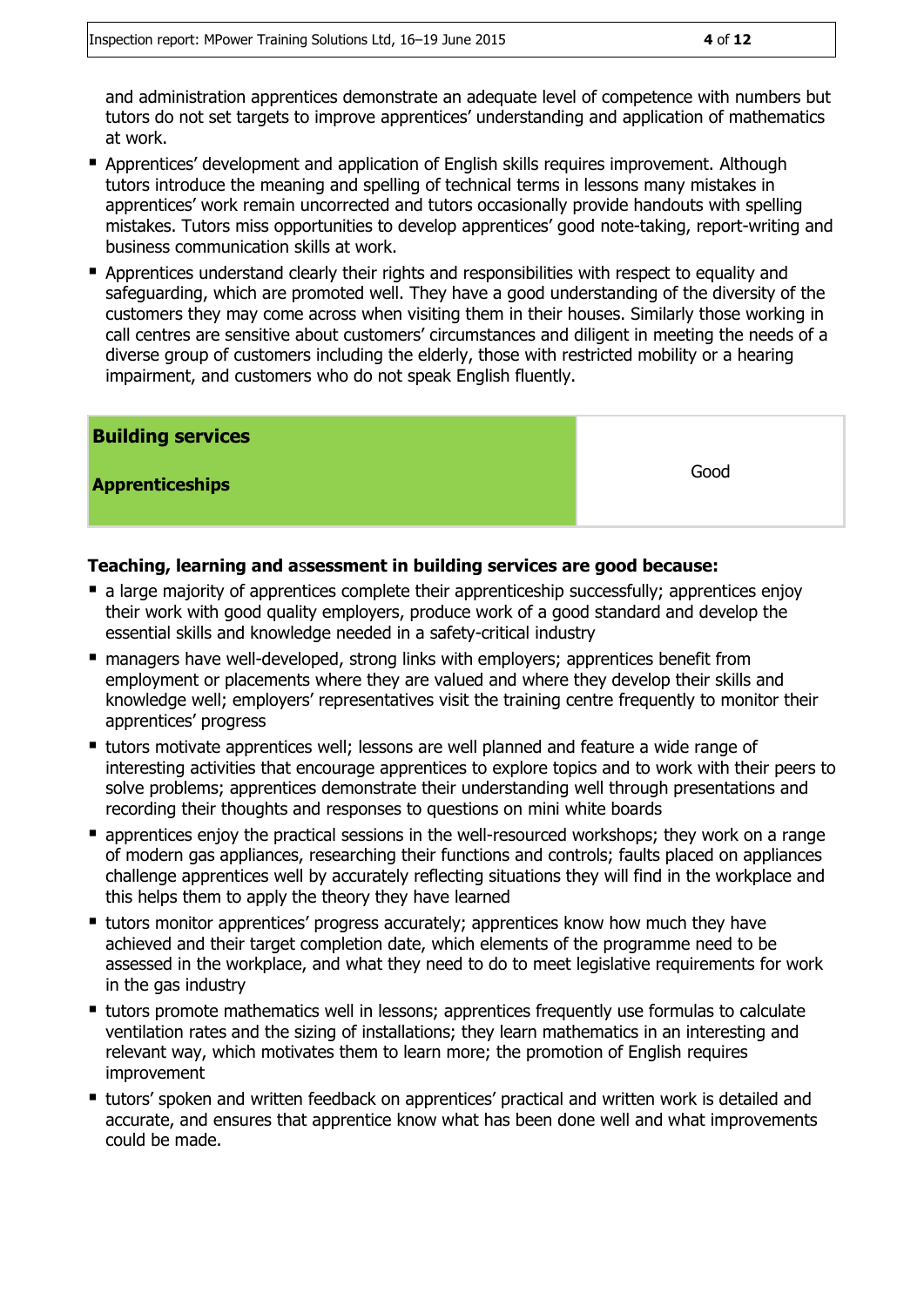### **Teaching, learning and assessment in building services are not yet outstanding because:**

- not enough teaching and learning is outstanding because tutors do not provide enough stretch for more able apprentices so that most apprentices progress at the same pace when there is a clear difference in their experience and ability;
- **tutors make insufficient use of information technology, diagrams or photographs to help explain** concepts and situations apprentices may encounter at work
- tutors do not use the results of the assessment of apprentices' English and mathematics skills at the start of their programme effectively to plan learning that meets their individual needs
- **E** a minority of apprentices are poorly prepared to undertake functional skills assessments; as a result too many fail their English, mathematics and ICT tests at the first attempt and a few apprentices take up to four attempts to pass these tests.

### **Business management and administration**

**Apprenticeships Requires improvement** 

### **Teaching, learning and assessment in business management and administration require improvement because**:

- too many apprentices are not making the progress of which they are capable because apprentices are not always aware of the targets and deadlines for completion of each aspect of their apprenticeship, do not develop independent learning skills and are unable to monitor their own progress well enough
- **E** assessors do not agree specific goals to help apprentices develop essential business skills such as time management, negotiation skills, punctuality and meeting deadlines; apprentices' action plans focus on the completion of tasks for assessment rather than the development of skills
- **E** assessors do not provide apprentices with sufficient written feedback to help them identify what they have done well and how they can improve
- **E** although apprentices achieve the minimum qualification in English and mathematics required for their apprenticeship, they do not apply these skills sufficiently well in the workplace to improve their business communications; assessors do not routinely check and correct spelling and grammar in apprentices' work.

### **In business management and administration, the provider has the following strengths:**

- **E** assessors use their industry experience well to gain the trust of apprentices and employers; they make very frequent visits to the workplace and they are reliable and flexible, ensuring that the apprentices remains motivated to complete their apprenticeship and that the employer remains closely involved
- **E** assessors motivate apprentices well and provide excellent personal support to help them to complete their apprenticeship even when they face unanticipated challenges such as losing their employment
- **tutors provide a thorough induction so that apprentices are well aware of the requirements and** expectations of their apprenticeship; apprentices are guided well to choose the most appropriate course and modules that are most interesting and useful to them
- **staff provide good, detailed and accurate verbal feedback to encourage apprentices to reflect on** the quality of their performance in the organisation
- **E** apprentices demonstrate an excellent awareness of how to promote equality and diversity in their workplace by avoiding discrimination and being sensitive to the needs of their customers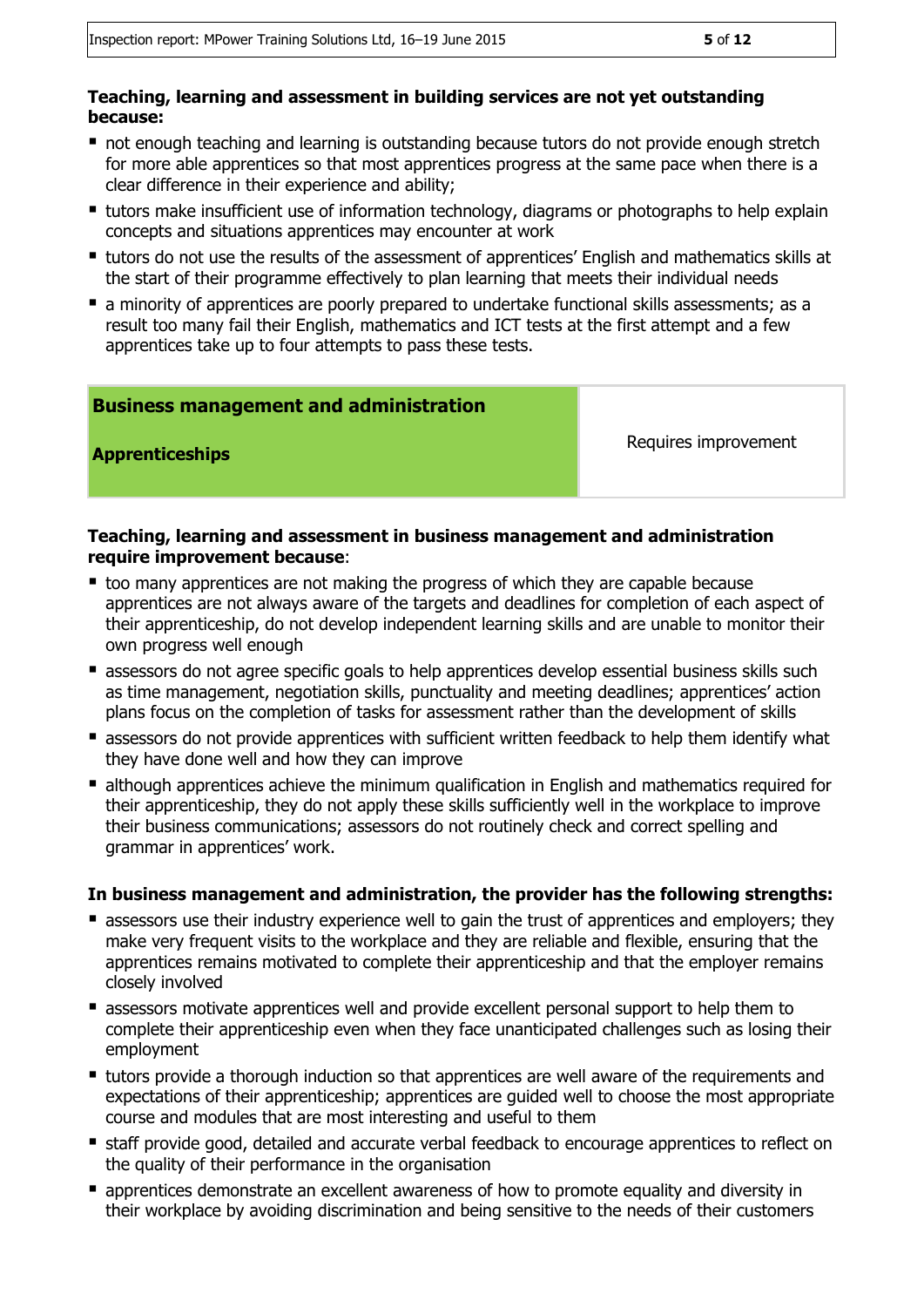and clients; for example, when deliveries are being made to customers with children, apprentices give them appointments to avoid clashes with school runs, they leave notes for suppliers to ensure that they give enough time for elderly people to get to the door when they call, and apprentices ensure that visually impaired tenants receive information by telephone calls instead of letters.

### **The effectiveness of leadership and management** Requires improvement

- Leaders and managers have aspirational and ambitious expectations for the achievement of their apprentices. They have successfully maintained the good teaching, learning and outcomes for building services apprentices through the transition from being a subcontractor to having their own contract. However, managers underestimated the systems and procedures needed to maintain their own contract and as a result have been slow to implement some important administrative processes. For example, managers failed to update the national learner record with details of those apprentices who successfully completed their apprenticeship resulting in inaccurate reporting of performance.
- The oversight and governance provided by the senior management team requires improvement. Senior management meetings focus too much on operational issues, reacting to immediate needs rather than considering longer-term developments. Reports for senior managers do not provide enough data on the performance of programmes to help them to make informed decisions and plan ahead effectively.
- Quality assurance arrangements require improvement. The variation in the quality of provision in different subjects is too great. Systems and procedures to ensure that policies are fully and consistently followed lack rigor and as a result well-intended policies are not always implemented effectively.
- **Staff have a clear understanding of their roles and responsibilities. A thorough observation** programme ensures that teachers and assessors have regular feedback on their performance and, where necessary, are supported well to improve. As a result teaching, learning and assessment on building services programmes is good. Tutors on business management and administration programmes have yet to fully benefit from this process. Managers monitor staff performance routinely and ensure that staff not performing to the required standard are supported to improve.
- Communication throughout this small organisation is effective but lacks the formal processes needed to ensure that this remains so as the organisation expands. Managers keep staff fully informed about key priorities and ensure that they have every opportunity to contribute to the decision-making processes. Staff morale is high and staff exhibit a strong commitment to the success of their apprentices.
- Managers' scrutiny of apprentices' progress requires improvement. Tutors track the progress of individual apprentices but managers do not have an accurate oversight of the rate of progress of groups of apprentices and senior managers do not routinely receive reports on progress and performance.
- **Tutors and assessors receive a wide range of training that helps them improve the quality of** their teaching, learning and assessment. This is improving the quality of the provision.
- **E** Leaders and managers plan and manage high-quality building services apprenticeships successfully to meet the needs of the local and regional communities. They use close and effective partnership working with employers of all sizes to engage with many disadvantaged apprentices and promote the benefits of apprenticeships. For example, managers are working with a large national employer to further develop apprenticeships and support unemployed learners to enter the industry.
- The promotion of inclusivity, equality and diversity for apprentices and staff is good. Apprenticeship programmes provide opportunities for apprentices from a wide range of cultures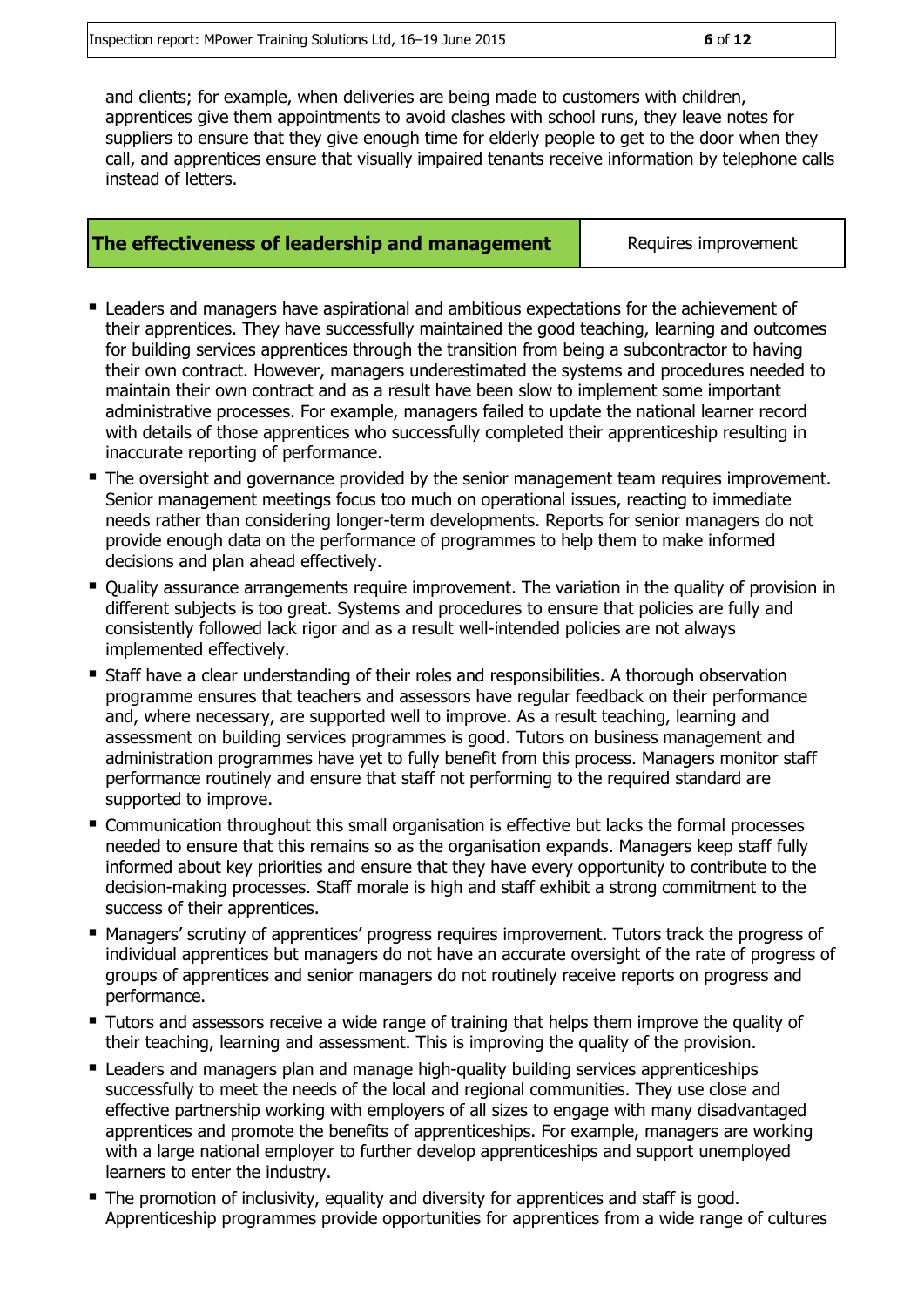and backgrounds. Whilst inspectors identified little difference in the performance and experience of different groups of apprentices, managers do not routinely monitor this or collect sufficient data to identify trends or gaps in performance.

- **Managers have improved the self-assessment process but this needs further development. They** have identified that provision requires improvement accurately but have yet to develop a sufficiently detailed action plan to implement these improvements.
- Arrangements to support the development of apprentices' English, mathematics and functional skills require improvement. Too many apprentices are not sufficiently well prepared for their tests and the development of professional and technical language skills in the workplace for a minority of business management and administration apprentices requires improvement.
- Safeguarding arrangements require improvement. MPower meets statutory requirements and staff have been trained in safeguarding. However, managers do not adequately record the training undertaken or its impact. Arrangements to control inappropriate use of the internet in the training centre are effective but apprentices are not given further guidance to help protect them from the dangers of the misuse of the internet and electronic communication devices away from the centre. Staff carry out checks on employers to ensure that apprentices are safe at work; however, these checks are not always recorded. Apprentices feel safe in the training centre and on employers' premises. Managers have begun to implement policies and procedures to protect apprentices from the dangers of terrorism, extremism and radicalisation.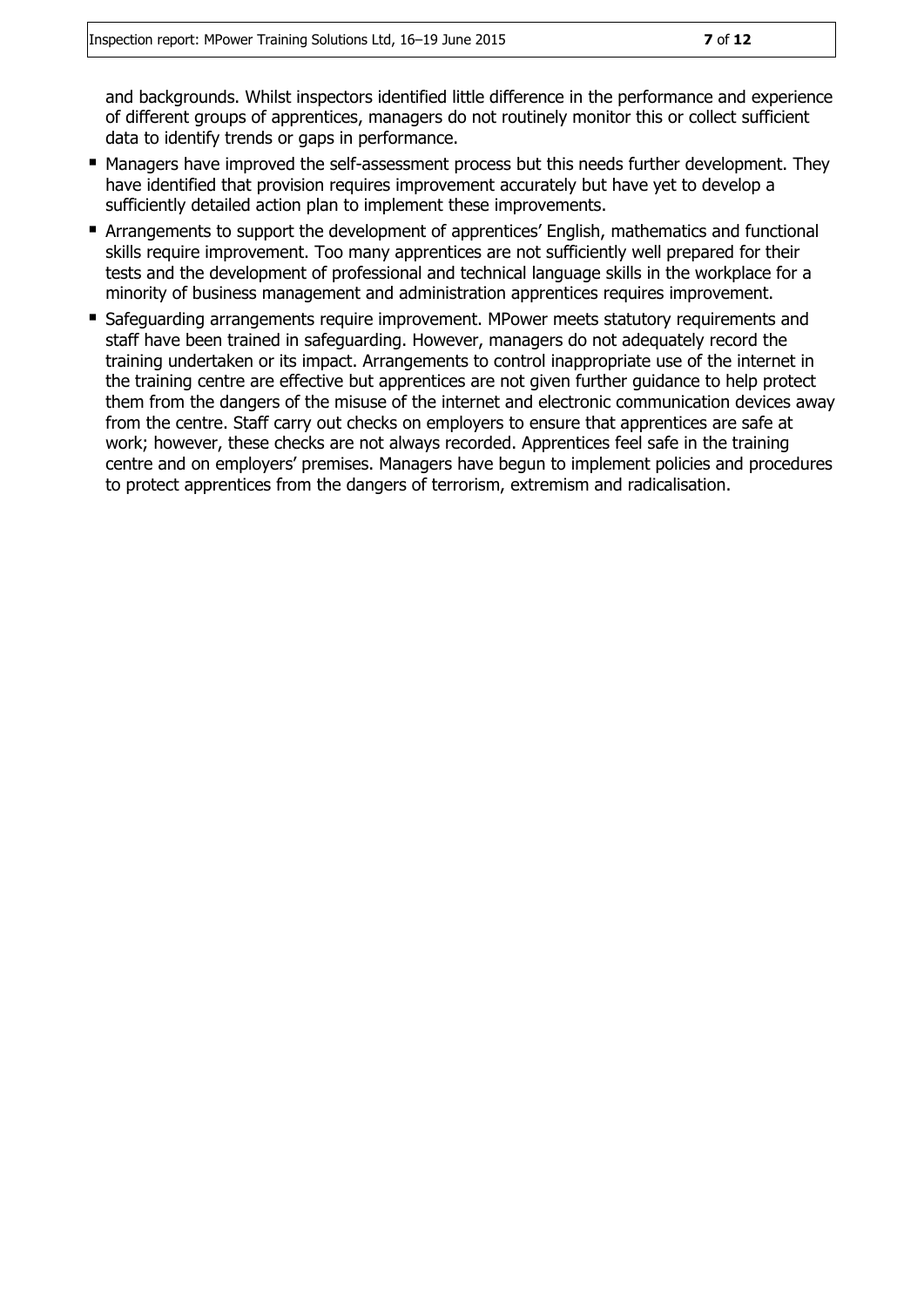## **Record of Main Findings (RMF)**

## **MPower Training Solutions Ltd**

| Inspection grades<br>are based on a<br>provider's<br>performance:<br>1: Outstanding<br>2: Good |         | 14-16 part-time provision | 14-16 full-time provision | 16-19 study programmes |              | 19+ learning programmes |                 |               | Community learning |
|------------------------------------------------------------------------------------------------|---------|---------------------------|---------------------------|------------------------|--------------|-------------------------|-----------------|---------------|--------------------|
| 3: Requires<br>improvement<br>4: Inadequate                                                    | Overall |                           |                           |                        | Traineeships |                         | Apprenticeships | Employability |                    |
| Overall effectiveness                                                                          | 3       |                           |                           |                        |              |                         | 3               |               |                    |
| Outcomes for<br>learners                                                                       | 3       |                           |                           |                        |              |                         | 3               |               |                    |
| The quality of<br>teaching, learning<br>and assessment                                         | 3       |                           |                           |                        |              |                         | 3               |               |                    |
| The effectiveness of<br>leadership and<br>management                                           | 3       |                           |                           |                        |              |                         | 3               |               |                    |

| Subject areas graded for the quality of teaching, learning and assessment |              |
|---------------------------------------------------------------------------|--------------|
| <b>Building Services</b>                                                  | $\mathbf{2}$ |
| <b>Business Management</b>                                                | 3            |
| <b>Administration</b>                                                     | З            |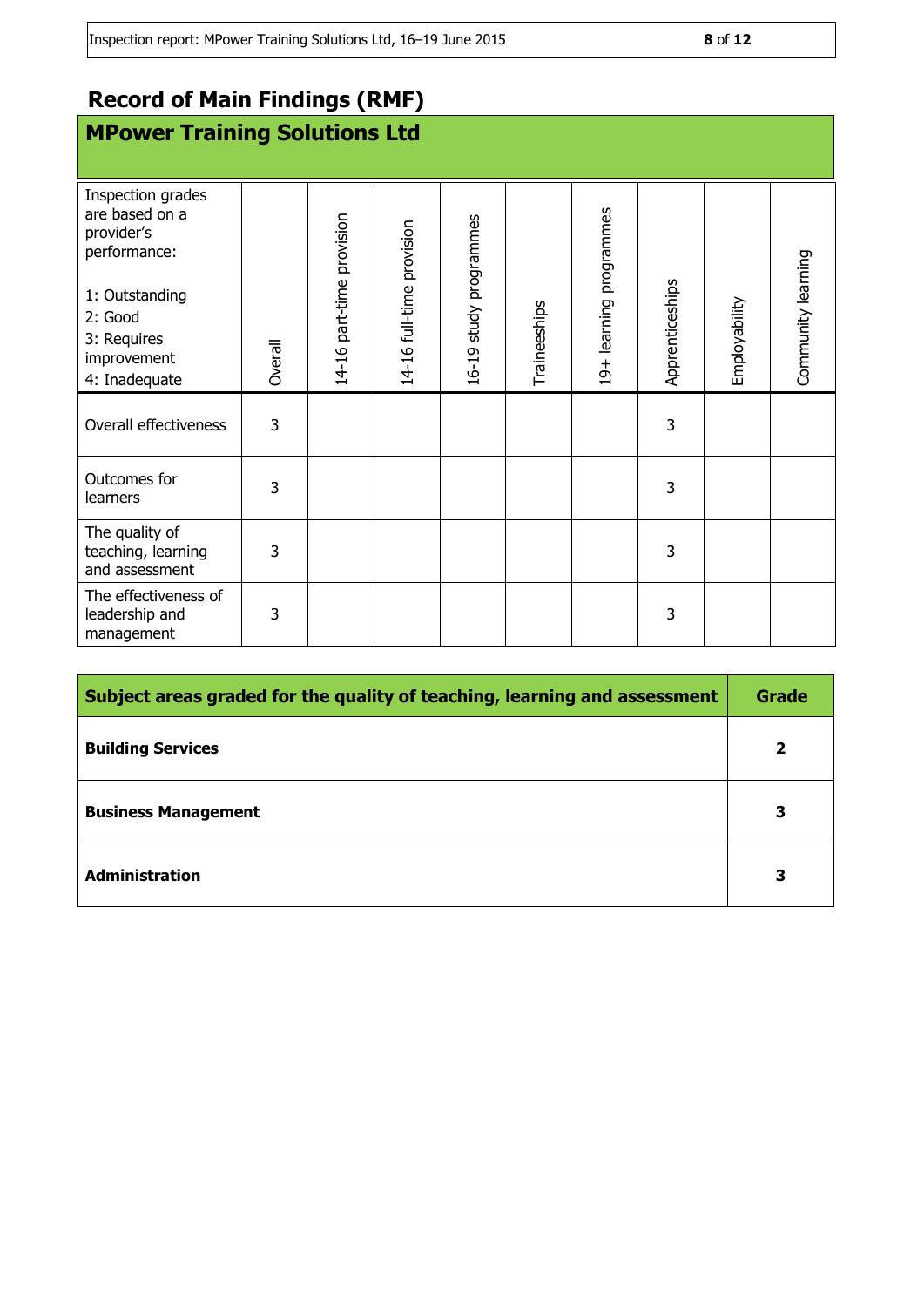## **Provider details**

| <b>Type of provider</b>                                                                        | Independent learning provider |                     |                    |                    |           |             |                      |              |
|------------------------------------------------------------------------------------------------|-------------------------------|---------------------|--------------------|--------------------|-----------|-------------|----------------------|--------------|
| <b>Age range of learners</b>                                                                   | $16+$                         |                     |                    |                    |           |             |                      |              |
| <b>Approximate number of</b><br>all learners over the previous<br>full contract year           | 141                           |                     |                    |                    |           |             |                      |              |
| <b>Principal/CEO</b>                                                                           | Mr Michael Palmer             |                     |                    |                    |           |             |                      |              |
| <b>Date of previous inspection</b>                                                             | N/A                           |                     |                    |                    |           |             |                      |              |
| <b>Website address</b>                                                                         | www.mpowertraining.com        |                     |                    |                    |           |             |                      |              |
| Provider information at the time of the inspection                                             |                               |                     |                    |                    |           |             |                      |              |
| <b>Main course or learning</b><br>programme level                                              | Level 1 or<br>below           |                     |                    | Level <sub>2</sub> | Level 3   |             | Level 4<br>and above |              |
| <b>Total number of learners</b>                                                                | $16 - 18$                     | $19+$               | $16 - 18$          | $19+$              | $16 - 18$ | $19+$       | $16 - 18$            | $19+$        |
| (excluding apprenticeships)                                                                    | N/A                           | N/A                 | N/A                | N/A                | N/A       | N/A         | N/A                  | N/A          |
|                                                                                                |                               | <b>Intermediate</b> |                    | <b>Advanced</b>    |           |             | <b>Higher</b>        |              |
| <b>Number of apprentices by</b><br><b>Apprenticeship level and age</b>                         | $16 - 18$                     |                     | $16 - 18$<br>$19+$ |                    | $19+$     | $16 - 18$   |                      | $19+$        |
|                                                                                                | $\mathbf{0}$<br>31<br>4       |                     |                    |                    | 114       | $\mathbf 0$ |                      | $\mathbf{0}$ |
| <b>Number of traineeships</b>                                                                  | $16 - 19$<br>$19+$            |                     |                    |                    | Total     |             |                      |              |
| <b>Number of learners aged 14-16</b>                                                           | N/A<br>N/A<br>N/A<br>N/A      |                     |                    |                    |           |             |                      |              |
| <b>Full-time</b>                                                                               | N/A                           |                     |                    |                    |           |             |                      |              |
| <b>Part-time</b>                                                                               | N/A                           |                     |                    |                    |           |             |                      |              |
| <b>Number of community learners</b>                                                            | N/A                           |                     |                    |                    |           |             |                      |              |
| <b>Number of employability learners</b>                                                        | N/A                           |                     |                    |                    |           |             |                      |              |
| <b>Funding received from</b>                                                                   | Skills Funding Agency (SFA)   |                     |                    |                    |           |             |                      |              |
| At the time of inspection the<br>provider contracts with the<br>following main subcontractors: | ■                             | None                |                    |                    |           |             |                      |              |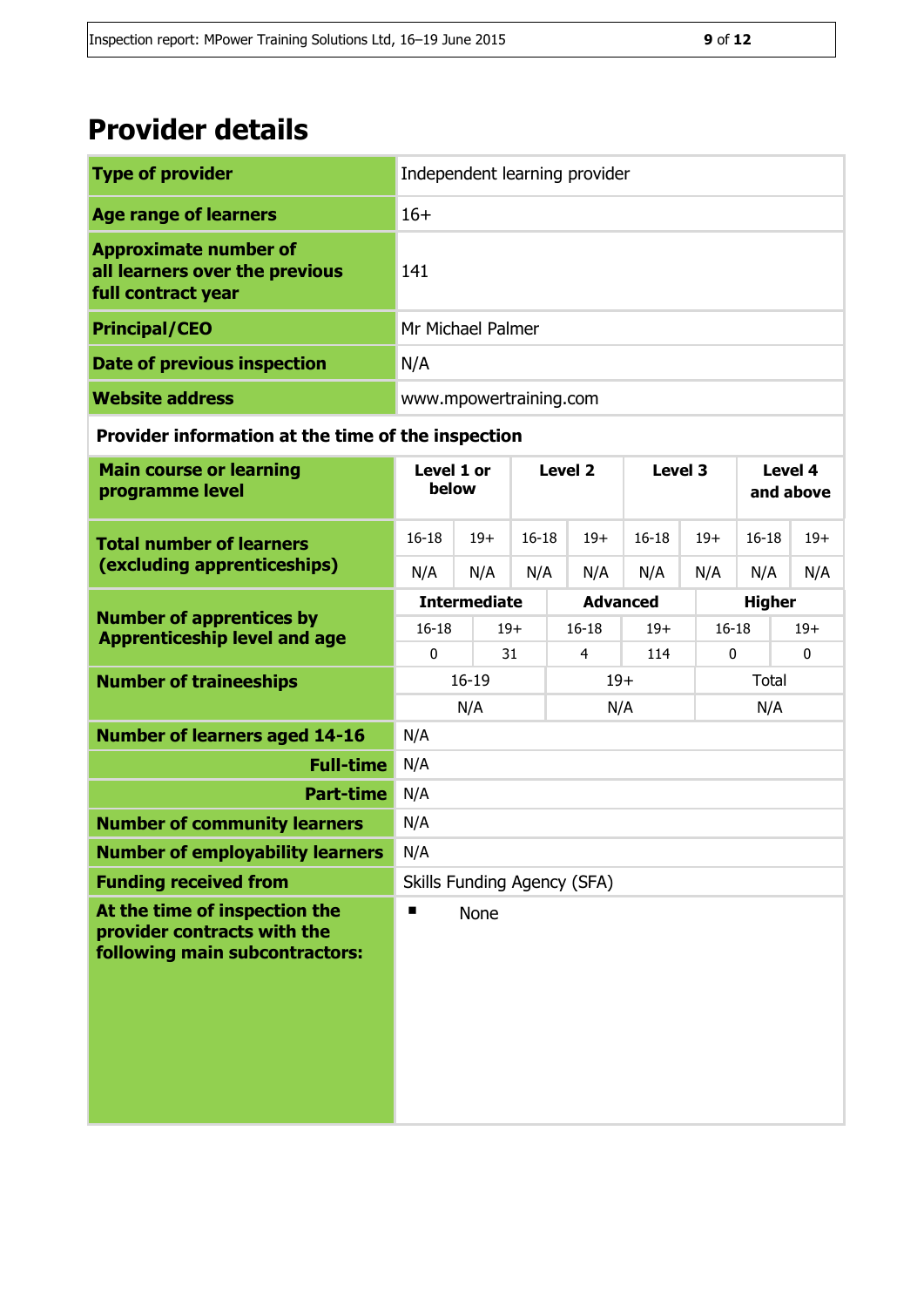## **Contextual information**

Mpower Training Solutions (Mpower) is based in Waltham Abbey, North London. It was founded in 2003 to provide training in building services engineering predominantly around the North London area. Previously operating as a subcontractor to local further education colleges, in 2013 MPower was awarded its own Skills Funding Agency contract to provide apprenticeships. It has recently expanded provision to include apprenticeships in business management and recycling.

## **Information about this inspection**

**Lead inspector Example 20 AMI** Phil Romain HMI

One of Her Majesty's Inspectors (HMI) and two additional inspectors, assisted by the Quality Director as nominee, carried out the inspection with short notice. Inspectors took account of the provider's most recent self-assessment report and development plans. Inspectors also used data on apprentices' achievements over the previous three years to help them make judgements. Inspectors used group and individual interviews, telephone calls and online questionnaires to gather the views of apprentices and employers; these views are reflected throughout the report. They observed learning sessions, assessments and progress reviews. The inspection took into account all relevant provision at the provider. Inspectors looked at the quality of teaching, learning and assessment across all of the provision and graded the sector subject areas listed in the report above.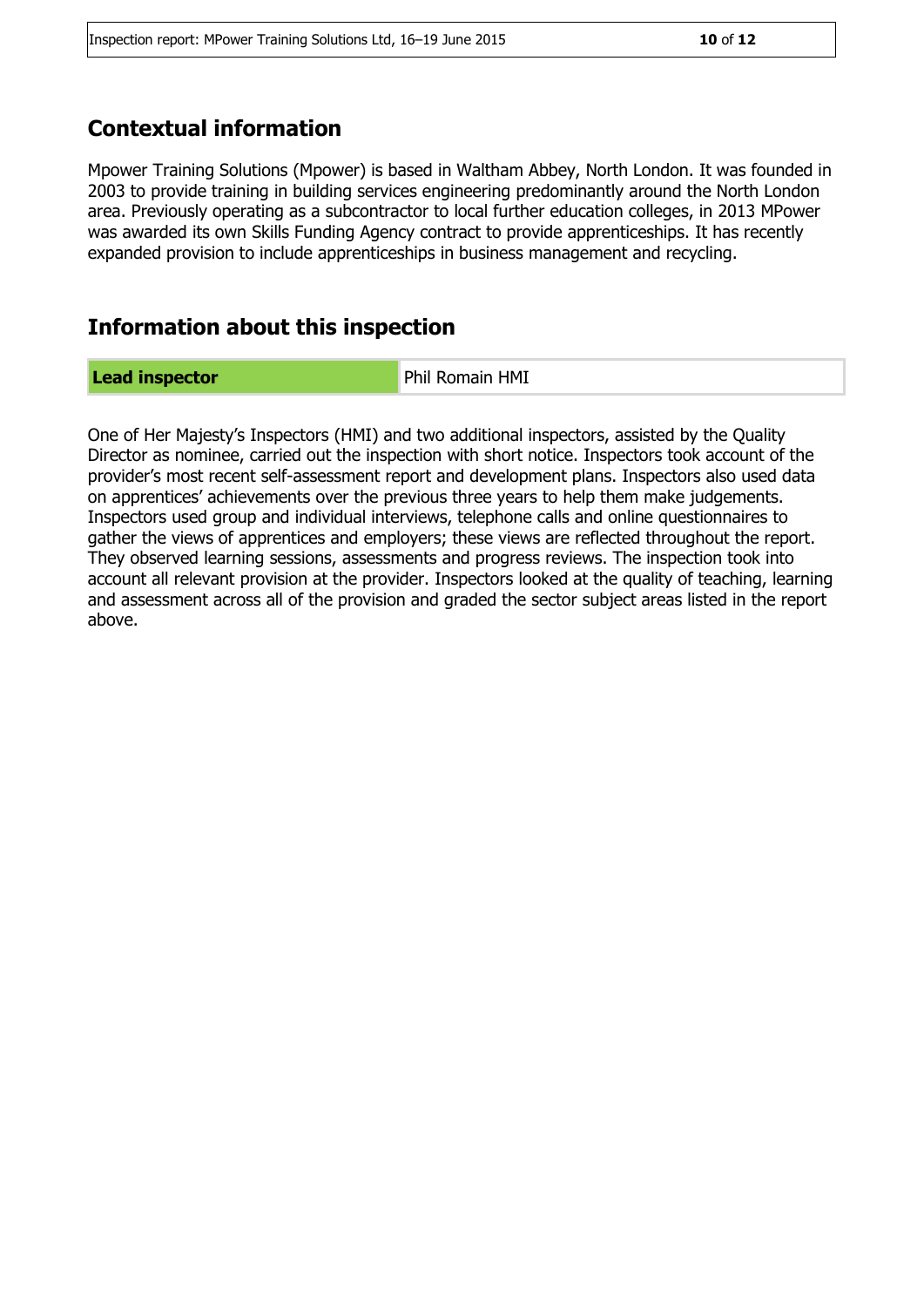## **What inspection judgements mean**

| Grade   | <b>Judgement</b>     |
|---------|----------------------|
| Grade 1 | Outstanding          |
| Grade 2 | Good                 |
| Grade 3 | Requires improvement |
| Grade 4 | Inadequate           |

Detailed grade characteristics can be viewed in the *Handbook for the inspection of further* education and skills 2012, Part 2:

www.gov.uk/government/publications/handbook-for-the-inspection-of-further-education-and-skillsfrom-september-2012

Any complaints about the inspection or the report should be made following the procedures set out in the guidance 'Raising concerns and making complaints about Ofsted', which is available from Ofsted's website: www.gov.uk/government/organisations/ofsted. If you would like Ofsted to send you a copy of the guidance, please telephone 0300 123 4234, or email enquiries@ofsted.gov.uk.



Learner View is a website where learners can tell Ofsted what they think about their college or provider. They can also see what other learners think about them too.

To find out more go to [www.learnerview.ofsted.gov.uk](http://www.learnerview.ofsted.gov.uk/)



Employer View is a new website where employers can tell Ofsted what they think about their employees' college or provider. They can also see what other employers think about them too.

To find out more go to [www.employerview.ofsted.gov.uk](http://www.employerview.ofsted.gov.uk/)